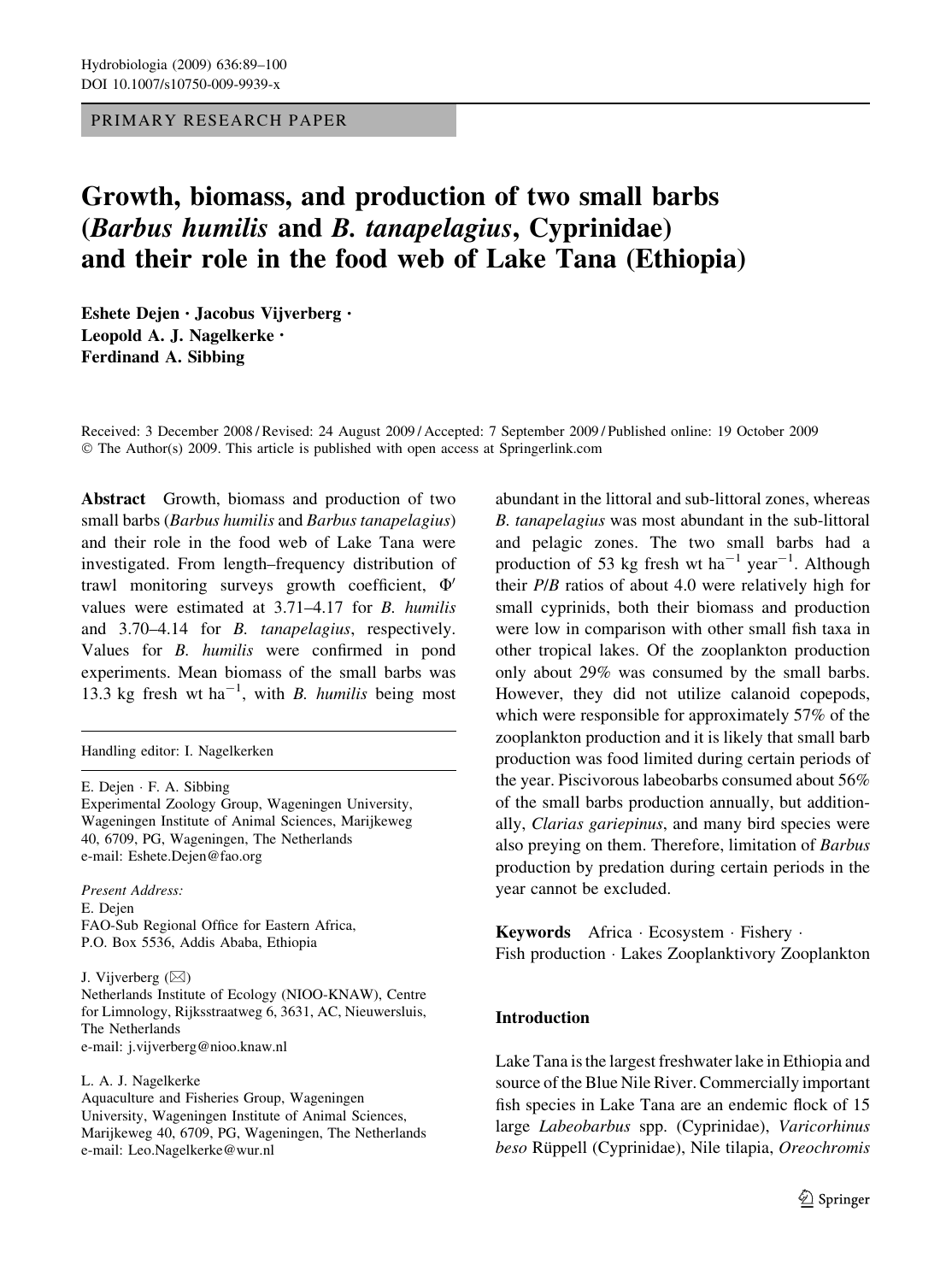niloticus (L.) (Cichlidae) and African catfish, Clarias gariepinus (Burchell) (Clariidae) (Nagelkerke, [1997](#page-11-0); de Graaf et al., [2006\)](#page-10-0). In addition, three 'small barb' species (genus Barbus, <100 mm length, Cyprinidae), Barbus humilis Boulenger, B. pleurogramma Boulenger and B. tanapelagius de Graaf, Dejen and Osse, as well as three species of the genus Garra (Cyprinidae) have been reported from the lake.

Until recently, studies mainly focussed on the endemic species flock of Labeobarbus in the lake (e.g. Nagelkerke et al., [1994;](#page-11-0) Sibbing & Nagelkerke, [2001\)](#page-11-0). Surprisingly, eight of these are piscivores (de Graaf et al., [2008\)](#page-10-0). Studies on the three species of small barbs, B. humilis, B. pleurogramma and B. tanapelagius started only recently (e.g. Dejen et al., [2006a](#page-10-0), [b\)](#page-10-0). B. tanapelagius is endemic to the L. Tana catchment and common in the large pelagic zone of the lake. B. humilis is a littoral species, while B. pleurogramma is mainly present in the wetlands around the lake. B. humilis was assumed to be endemic to Lake Tana too, but was recently collected from the Beshilo River in the Ethiopian Plateau (Eshete Dejen pers. observation).

Small zooplanktivorous fish, mainly cyprinid and clupeid species, are generally characterized by a high growth rate and a prolific reproduction which reduces the chance of overfishing (e.g. Duncan, [1999;](#page-10-0) Sarvala et al., [2002](#page-11-0)). Serious decline of the stocks of endemic Labeobarbus species in Lake Tana (de Graaf et al., [2006\)](#page-10-0) raises the question if inclusion of the small zooplanktivorous barbs into the fishery would be realistic and desirable. The feasibility of such a fishery largely depends on the biomass and productivity of the stocks of the small barbs. Therefore, we addressed the following four questions: (1) What is the production of the small barbs in Lake Tana; (2) How does this production compare with other small zooplanktivorous fish in other tropical lakes; (3) Is this production limited by predation and/or food availability and (4) Is the production of the small barbs high enough to start a fishery on these species?

#### Materials and methods

Study area

Lake Tana is situated in the north-west of Ethiopia at an altitude of 1,800 m. The lake is turbid and shallow

(average depth 8 m, maximum depth 14 m) and has a surface area of about  $3,150 \text{ km}^2$ . Based on its chlorophyll content it may be classified as mesotrophic (Dejen et al., [2004](#page-10-0)), but because of its high turbidity, gross primary production rate (annual average 2.43 g  $O_2$  m<sup>-2</sup> day<sup>-1</sup>) is relatively low (Wondie et al., [2007](#page-11-0)). It is well-mixed because of wind exposure and its small depth. The shallow, littoral zone (0–4 m depth) is relatively small, about  $10\%$  (315 km<sup>2</sup>) of the total surface area of the lake. The sub-littoral zone is intermediate in depth (4–8 m) and occupies about  $20\%$  (630 km<sup>2</sup>) of the lake area, whereas the pelagic zone (8–14 m) covers 70%  $(2,205 \text{ km}^2)$  of the lake surface area.

#### Sampling procedure

Fish were sampled at 12 sampling stations in the Southern Gulf of Lake Tana from October 1999 to November 2001 (Fig. [1\)](#page-2-0). The stations represented three habitat types: (a) a shallow, littoral zone with a mixture of mud and silt substratum with submerged vegetation; (b) a sub-littoral zone with mud and silt substratum and (c) a pelagic zone with predominantly inorganic silt substratum.

A bottom trawl was used during dusk and dawn. The net was kept open with a 5 m beam and was hauled at a speed of 1.0 m  $s^{-1}$  in a straight line 50 m behind a 6.8 m flat-bottomed polyester boat with a 25 HP outboard engine. The fishing width of the net was estimated to be 3 m by using thin breakable ropes. The bar mesh sizes varied from 10 to 5.5 mm from the side panels to the cod end. Hauls lasted 15 min, resulting in  $2,700 \text{ m}^2$  swept area per haul. For each fish species, total numbers and fresh weight were recorded. A random sub-sample of at least 30 individuals (or all individuals in the sample) was taken for the measurement of fork length (nearest mm).

#### Growth and mortality estimates

Monthly length–frequency distributions of B. humilis and B. tanapelagius were collected for 26 consecutive months. Mean length–frequency distributions were produced for January–December. These data were used for the analysis of growth parameters in the FiSAT II computer package (Gayanilo et al., [2002\)](#page-11-0). We applied both a direct analysis of length–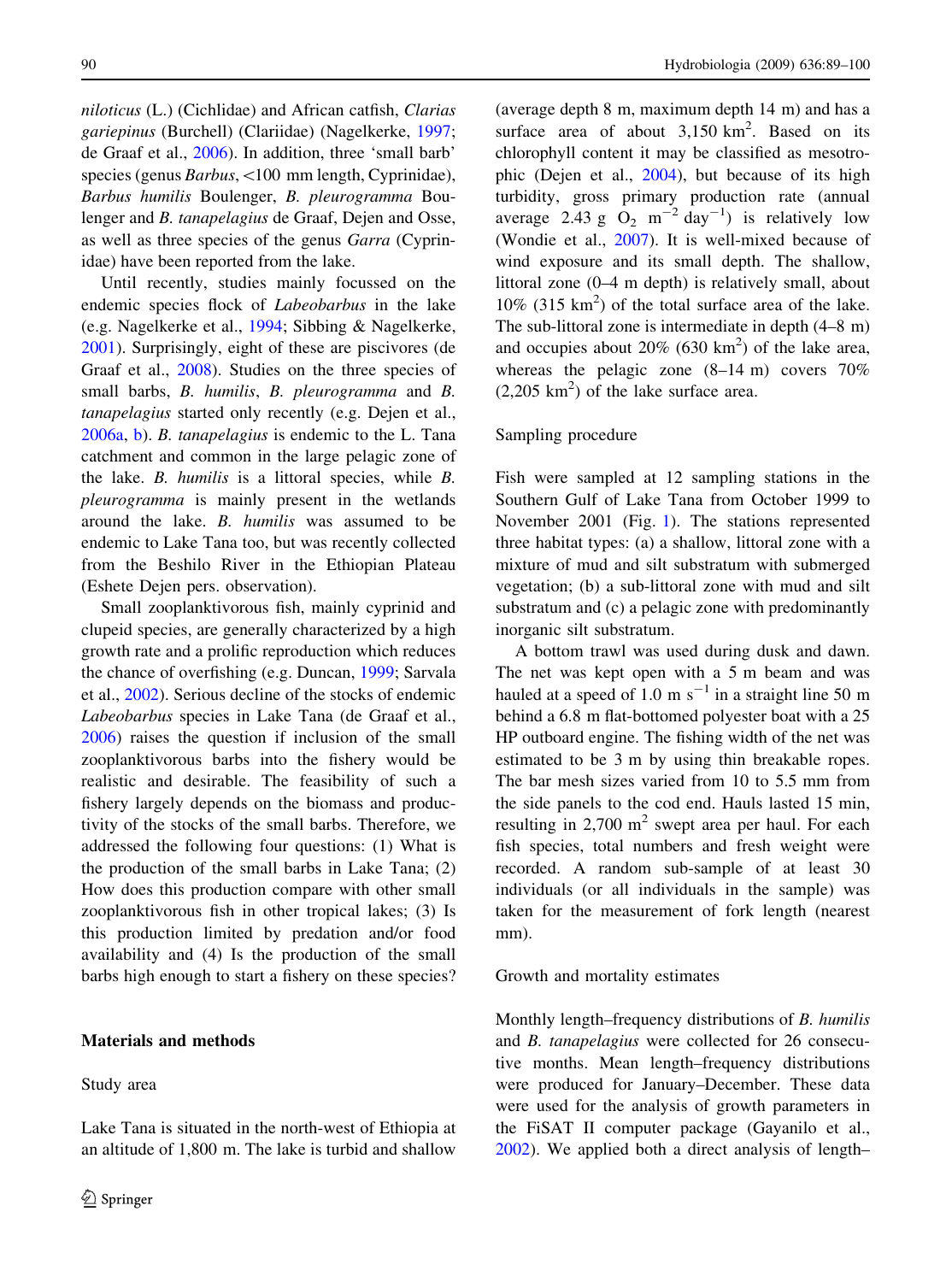<span id="page-2-0"></span>Fig. 1 Map of Lake Tana showing a the study area and b the sampling stations in three habitat zones: littoral (L1–L4), sublittoral (S1–S4) and pelagic (P1– P4)



frequency distributions, using the ELEFAN method, as well as more indirect methods based on estimated growth increments. Growth increments were estimated using an adapted version of Bhattacharya's method for the analysis of mixtures of normal distributions, which were then analysed using three methods available in the FiSAT II computer package, i.e. Munro's, Faben's and Appeldoorn's methods (Gayanilo et al.,  $2002$ ). Since no significant seasonality in growth could be detected, growth was assumed to be described by the von Bertalanffy growth function (VBGF):

$$
L_t=L_\infty\Big(1-e^{-K(t-t_0)}\Big),\,
$$

where  $L_t$  is length at age t,  $L_\infty$  is the asymptotic size, K is the growth constant and  $t_0$  is the hypothetical age at length zero. Estimates of  $L_{\infty}$  and K followed the steps, described by Amarasinghe & De Silva [\(1992](#page-10-0)). The value for  $t_0$  was assumed to be zero.

The Pauly & Munro ([1984\)](#page-11-0) relationship was used to calculate the index of overall growth performance  $\Phi'$ . This index is well suited to compare growth of closely related species (Amarasinghe, [2002\)](#page-10-0).

$$
\Phi' = 2\log L_{\infty} + \log K.
$$

In addition to catch analyses we estimated growth rate of B. humilis experimentally. Mean length increments of seven length classes (18–80 mm FL;  $n = 99$ ) were measured in seven outdoor basins (diameter 300 cm, height 100 cm, water depth 50 cm) over 30 days. The basins were located in an open shed adjacent to the lake and the sides were covered by nets to prevent piscivorous birds from entering the basin area. Basins were part of an open water flow system. Water was pumped directly from the lake, distributed over the basins and flowed back to the lake. This resulted in a continuous flow of lake water with natural seston and zooplankton concentrations. No food was added. Water temperature, oxygen levels and transparency were similar to lake conditions. As all fish were from the same field population and conditions in all basins were identical, the growth of the fish in the seven basins was assumed to conform to the same pattern. The size classes of *B. humilis* used were:  $\text{sc}1 = 16-19$  ( $n = 14$ ),  $\text{sc2} = 20-26 \quad (n = 14), \quad \text{sc3} = 37-49 \quad (n = 19),$  $\text{sc}4 = 55-59$   $(n = 15)$ ,  $\text{sc}5 = 65-70$   $(n = 16)$ ,  $\text{sc}6 = 78 - 80 \ (n = 17), \ \text{sc}7 = 79 - 81 \ (n = 4).$  Each size class was put in a separate basin and growth increments were determined in each basin separately. Fish were measured at the start  $(t = 0)$  and at the end  $(t = 30$  days) of the experiment.

Total mortality rate (Z) was estimated from a length-converted catch curve using pooled length– frequency samples, and is defined by the equation (Pauly, [1984\)](#page-11-0):

$$
\ln\left(N_i\left/\Delta t_i^{'}\right)\right)=a+bt_i^{'},
$$

where  $N_i$  is the number of fish caught in a given length class *i*;  $t'_i$  is the relative age corresponding to length class i and  $\Delta t$  is the average time needed by the fish to grow through length class  $i$ . In this case, the estimated total mortality  $(Z)$  was equal to the natural mortality (M) since the fishery does not exploit these species.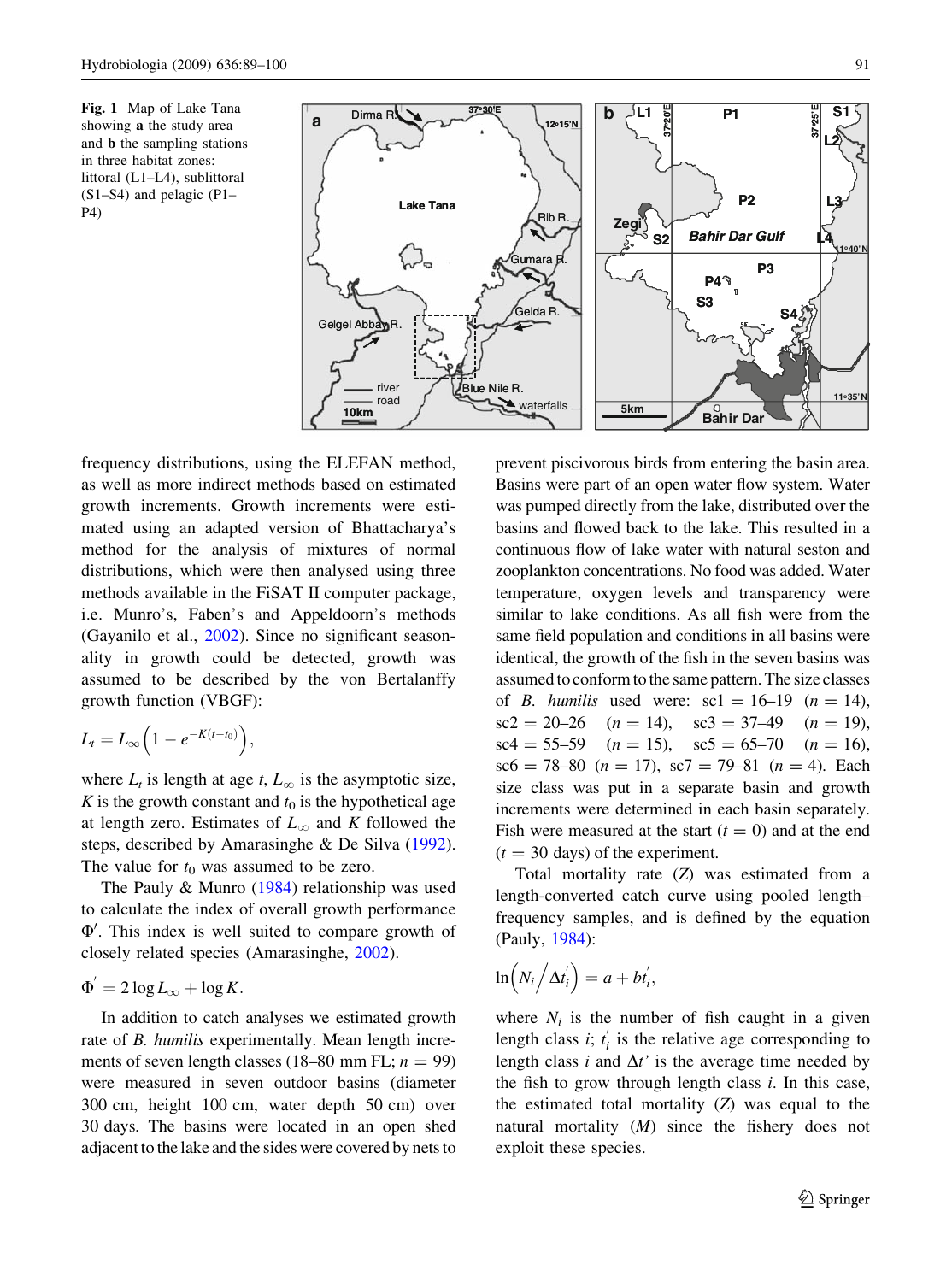## Biomass and production estimates

Biomass  $(B)$  of the small barbs was estimated by the swept area method (Sparre & Venema, [1998](#page-11-0)) from samples taken with the bottom trawl, using:

$$
B=\frac{C}{w\cdot v\cdot t}\cdot\frac{1}{q},
$$

where  $C$  is the catch from the haul,  $w$  is the fishing width of the trawl net  $(3 \text{ m})$ ,  $\nu$  is the velocity of the trawl  $(1 \text{ m s}^{-1})$ , *t* is the duration of the haul (usually 15 min), and  $q$  is the catchability coefficient, or trawling efficiency. The trawl we used had an estimated q of 50% in sampling  $0+$  fish in Dutch lakes (Vijverberg et al., [1990](#page-11-0)). Since the bottom trawl only fished the deepest 1 m of the water column we corrected all biomass estimates for the distribution of Barbus humilis and B. tanapelagius in the whole water column. For this purpose, we used simultaneous gillnet surveys, using benthic and pelagic multimesh, monofilament survey gillnets, composed of five randomly distributed panels with 5.0, 6.25, 8.0, 10.0 and 12.5 mm bar mesh (Dejen et al., [2006a](#page-10-0)). The abundance of fish at different depths in the gillnet was used to calculate the biomass of fish in the whole water column.

Production of small barbs  $(P)$  was estimated using Allen's ([1971\)](#page-10-0) assumption that in case of a constant exponential death rate and when Von Bertalanffy growth applies, the production/biomass ratio  $(P/B)$  is equal to Z, the total instantaneous mortality rate.

Potential zooplanktivorous fish production was also estimated based on the production of zooplankton, the principal food source of the small Barbus species. Zooplankton production was estimated by calculating biomass per species and using relevant P/B ratios given in literature. In addition, we estimated a minimum value of Barbus production, based on the production of their main predators, the piscivorous Labeobarbus species (Wudneh, [1998](#page-11-0); de Graaf et al., [2003\)](#page-10-0). We assumed 10% trophic efficiencies (see, e.g. de Angelis, [1992](#page-10-0)), and a dry:fresh weight ratio of 1:5 (see, e.g. Post & Lee, [1996\)](#page-11-0).

#### Maximum sustainable yield

In order to evaluate the viability of a fishery on the small *Barbus* species we estimated the maximum sustainable yield (MSY) according to Sparre &

Venema [\(1998](#page-11-0)) as  $MSY = x \cdot M \cdot B_v = x \cdot P$ , where  $M =$  natural mortality,  $B_v =$  virgin stock biomass, and  $x$  is a constant. According to the original formula of Gulland  $(1971)$  $(1971)$  $(1971)$  x can have a value of 0.5, but Beddington & Cooke ([1983\)](#page-10-0) concluded that this generally overestimates MSY by a factor 2–3, so that a value of 0.2 would result in a more realistic estimate of MSY (Sparre & Venema, [1998](#page-11-0)).

## Results

Growth and mortality estimates

From the trawl survey, we monthly collected a mean number of  $7,408$   $(SD = 4,750)$  and  $1,887$  $(SD = 3,065)$  specimens of B. humilis and B. tanapelagius, respectively. It was found that both species are small  $(<100$  mm FL) and that females grow to a larger size than males. The maximum length recorded was 96 and 89 mm fork length (FL) for B. humilis and B. tanapelagius, respectively. Mean length (FL) and standard deviations (±SD) from length–frequency data were  $63.2 \pm 8.5$  mm (females,  $n = 4,852$  and  $55.6 \pm 6.6$  mm (males,  $n = 1,401$ ) for *B. humilis* specimens and  $58.6 \pm 7.9$  mm (females,  $n = 2,925$ ) and  $53.3 \pm 5.5$  mm (males,  $n = 1,041$ ) for *B. tanapelagius*. Length–weight relationships (FL in mm; fresh weight (W) in gram) were calculated for *B*. humilis ( $W = 1.97 \times 10^{-5}$  FL<sup>2.898</sup>;  $n = 4,886;$   $r^2 = 0.92$ , and for *B. tanapelagius*  $(W = 1.54 \times 10^{-5} \text{ FL}^{2.919}; n = 2,926; r^2 = 0.91).$ 

Based on the analyses of length–frequency distri-butions (Fig. [2](#page-4-0)) we estimated  $L_{\infty}$  to range between 79 and 91 mm for B. humilis and between 71 and 98 mm for B. tanapelagius, respectively (Fig. [2](#page-4-0)). K ranged between  $0.73$  and  $2.36$  year<sup>-1</sup> for *B. humilis*, and between 0.66 and 2.33 year<sup>-1</sup> for *B. tanapelagius*. Values of the growth index  $(\Phi')$  varied less, ranging between 3.71 and 4.17 for B. humilis and 3.70 and 4.14 for B. tanapelagius. These length-based estimates of growth parameters were confirmed by results from direct growth measurement of B. humilis in outdoor basins. Using the Gulland and Holt method (Sparre & Venema, [1998](#page-11-0)) we found that the growth constant K was 1.50 year<sup>-1</sup> and  $L_{\infty}$  was 88.4 mm FL (Fig. [3](#page-4-0)), resulting in a growth index  $(\Phi')$ of 4.07 which falls in the range of the estimates for the field population of this species.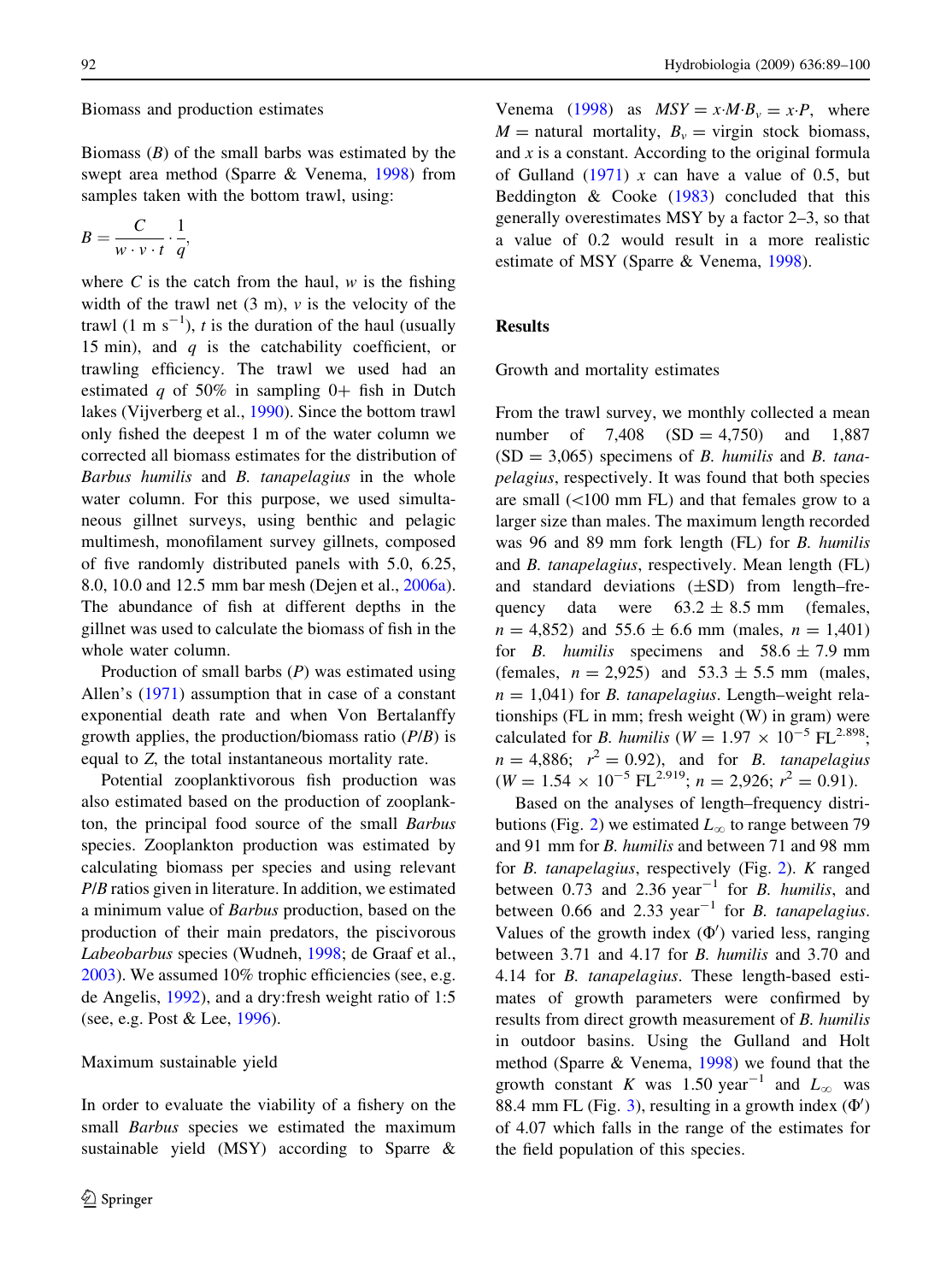<span id="page-4-0"></span>





Fig. 3 Outdoor basin growth measurement on B. humilis. Mean length increase in mm over one year relative to the mean size per size class  $((L_{t=0} + L_{t=30})/2)$ . Each size class was introduced to a separate pool. The size classes and the number of fish measured were:  $\text{sc}1 = 16-19$  ( $n = 14$ ),  $\text{sc}2 = 20-26$  $(14)$ , sc3 = 37–49 (19), sc4 = 55–59 (15), sc5 = 65–70 (16),  $\text{sc}6 = 78 - 80$  (17),  $\text{sc}7 = 79 - 81$  (4). Note that growth increment within 30 days (=0.0822 year) was expressed on a yearly basis in order to establish  $L_{\infty}$  and K from the slope and intercept

Estimated total mortality (Z) ranged between 3.9 and 4.3 year<sup>-1</sup> for *B*. *humilis* and between 3.1 and 4.7 for B. tanapelagius, respectively (Fig. [4](#page-5-0)).

## Biomass and production estimates

Biomass of the small barb species differed between species and habitats. B. humilis was most abundant in the sub-littoral zone of intermediate depth (mean value of 23.5 kg fresh wt  $ha^{-1}$ ), less abundant in the littoral, shallow area  $(9.2 \text{ kg}$  fresh wt ha<sup>-1</sup>) and almost absent from the pelagic, deeper pelagic zone  $(0.2 \text{ kg fresh wt ha}^{-1}; \text{Fig. 5}).$  $(0.2 \text{ kg fresh wt ha}^{-1}; \text{Fig. 5}).$  $(0.2 \text{ kg fresh wt ha}^{-1}; \text{Fig. 5}).$  When weighted for the relative area of each habitat this amounts to a mean biomass of 5.8 kg fresh wt ha<sup>-1</sup> for *B*. *humilis* in the lake as a whole (Table [1](#page-6-0)). B. tanapelagius was most abundant in the deeper pelagic zone (9.2 kg fresh wt  $ha^{-1}$ ), less abundant in the sub-littoral zone  $(5.1 \text{ kg}$  fresh wt ha<sup>-1</sup>), although in 1999 this was not the case, and virtually absent from the littoral, shallow parts of the lake  $(0.4 \text{ kg fresh ha}^{-1}; \text{Fig. 5}).$  $(0.4 \text{ kg fresh ha}^{-1}; \text{Fig. 5}).$  $(0.4 \text{ kg fresh ha}^{-1}; \text{Fig. 5}).$ When weighted for the relative area of each habitat the biomass of B. tanapelagius was estimated at 7.5 kg·fresh wt ha<sup>-[1](#page-6-0)</sup> for the whole lake (Table 1).

Annual production of B. humilis was 23.7 kg fresh wt ha<sup>-1</sup> year<sup>-1</sup>, based on a  $P/B$  ratio of 4.1. For B. tanapelagius the annual production is  $29.2 \text{ kg}$  fresh wt ha<sup>-[1](#page-6-0)</sup> year<sup>-1</sup> given a  $P/B$  ratio of 3.9 (Table 1). Total annual production of both small barb species in Lake Tana is estimated at 52.9 kg·fresh wt  $ha^{-1}$ year<sup>-1</sup> or 16,700 t fresh wt year<sup>-1</sup>.

The MSY for the whole of Lake Tana was estimated to be 4.7 kg fresh wt ha<sup>-1</sup> year<sup>-1</sup> (1,500 t year<sup>-1</sup>) for B. humilis and 6.1 kg fresh wt ha<sup>-1</sup> year<sup>-1</sup> (1,900) t fresh wt year<sup> $-1$ </sup>) for *B. tanapelagius* (Table [1\)](#page-6-0), using  $MSY = 0.2 M·B<sub>v</sub> = 0.2 P (Sparre & Venema, 1998).$  $MSY = 0.2 M·B<sub>v</sub> = 0.2 P (Sparre & Venema, 1998).$  $MSY = 0.2 M·B<sub>v</sub> = 0.2 P (Sparre & Venema, 1998).$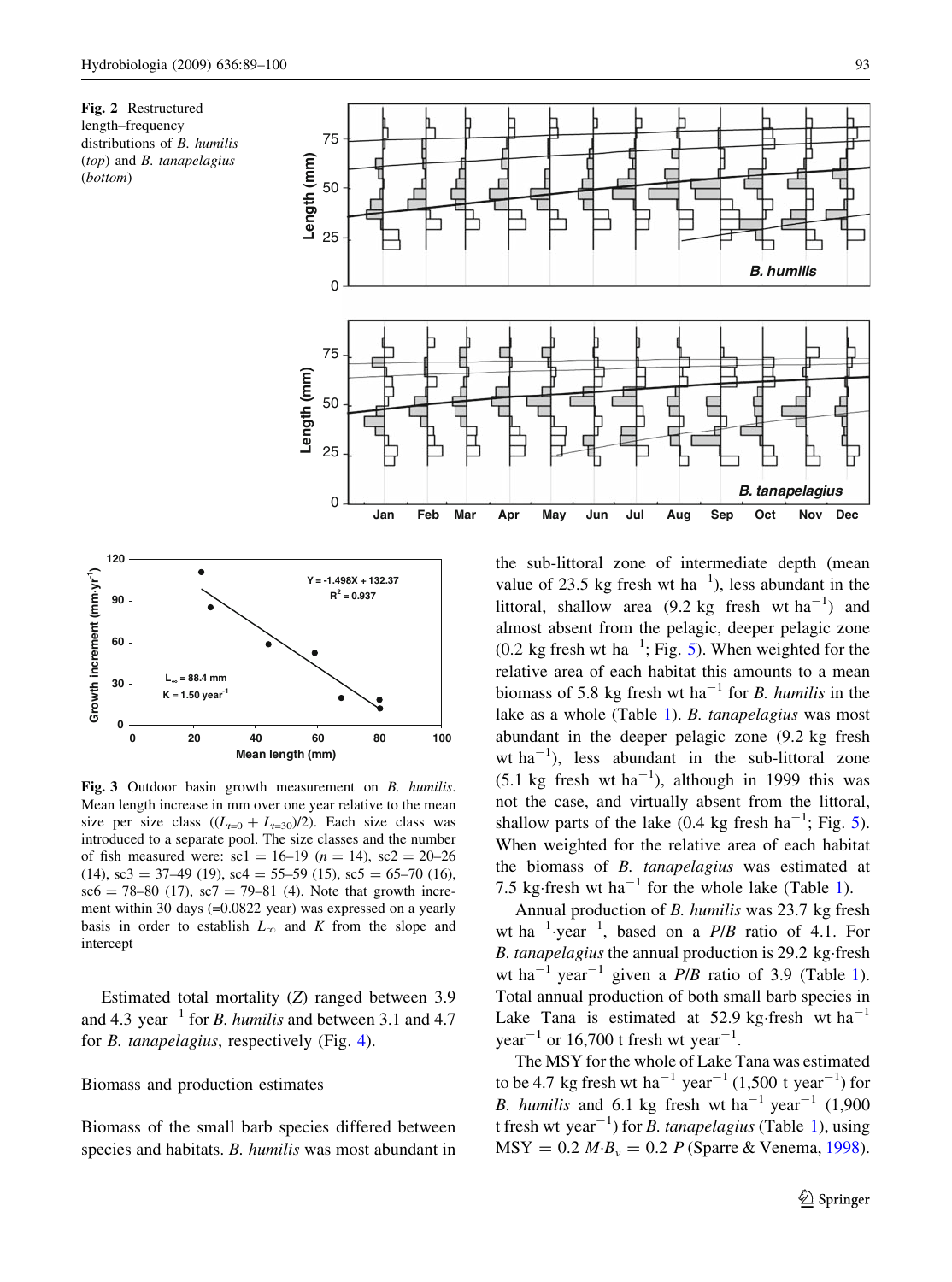<span id="page-5-0"></span>

Fig. 4 Length-converted catch curve for B. humilis (a) and B. tanapelagius (b). The slope of the regression line gives the estimate for Z

Limiting factors for the Barbus production

In order to estimate potential zooplanktivorous fish production, we calculated the production of zooplankton in Lake Tana (Table [2\)](#page-6-0) using densities and length–frequency distributions of the different zooplankton species given by Dejen et al. ([2004\)](#page-10-0) and length–weight regressions given by Amarasinghe et al. [\(1997](#page-10-0)). The relationships between P/B ratios and the size of the zooplankton species were taken from Amarasinghe et al. ([2008\)](#page-10-0). Assuming a mean water depth of 8 m, this resulted in an estimated biomass of 11.5 kg dry wt ha<sup>-1</sup> and an annual zooplankton production of 370 kg dry wt  $ha^{-1}$  $year<sup>-1</sup>$  (Table [2\)](#page-6-0). Assuming a 10% trophic efficiency, and a dry:fresh weight ratio of 1:5 for fish, this resulted in a potential zooplanktivorous fish



Fig. 5 Mean biomass  $(kg ha^{-1})$  for the two small barbs (B. humilis and B. tanapelagius) at three habitats; littoral (L), sublittoral (S), and pelagic (P) in three successive years (1999– 2001). Error bars represent 95% confidence intervals

production of 185 kg  $ha^{-1}$  year<sup>-1</sup>. Since the total small barb production was only 52.9 kg fresh wt ha<sup>-[1](#page-6-0)</sup> year<sup>-1</sup> (Table 1), this would mean that they only consume a small proportion (about 29%) of the total zooplankton production.

The piscivorous *Labeobarbus* species accounted for 12%  $(3.8 \text{ kg ha}^{-1} \text{ year}^{-1})$  of the total annual Labeobarbus production (32 kg ha<sup>-1</sup> year<sup>-1</sup>) (Wudneh, [1998\)](#page-11-0). Assuming a 10% trophic conversion efficiency, these predators would need approximately 38 kg ha<sup> $-1$ </sup> year<sup> $-1$ </sup> of prey fish production. Since the small barbs account for about 75% of their diet (de Graaf et al., [2008\)](#page-10-0) this would mean that annually about 29 kg fresh wt ha<sup>-1</sup> of small barbs are eaten by the piscivorous labeobarbs.

## **Discussion**

## Methodology

Length-based models are always a bit suspect and there are more modern methods available than those provided by Fisat II (see, e.g. Fournier et al., [1998](#page-10-0)). However, we decided to use the variety of techniques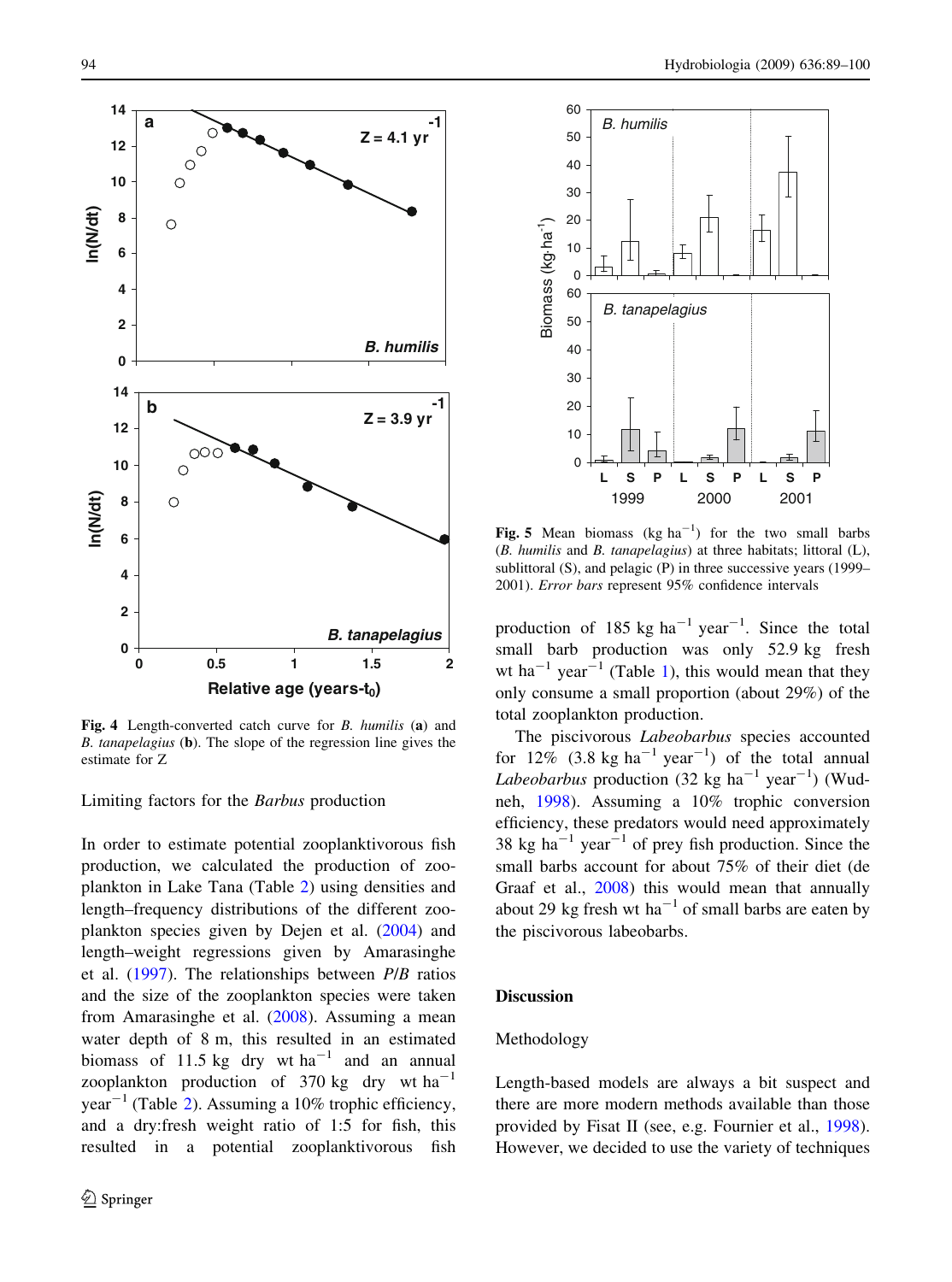<span id="page-6-0"></span>

|  |  |  | Table 1 Biomass, production and maximum sustainable yield (MSY) of two small Barbus species from Lake Tana (fresh wt.) |  |  |  |  |  |  |  |  |  |  |  |  |
|--|--|--|------------------------------------------------------------------------------------------------------------------------|--|--|--|--|--|--|--|--|--|--|--|--|
|--|--|--|------------------------------------------------------------------------------------------------------------------------|--|--|--|--|--|--|--|--|--|--|--|--|

|                                                       | <b>B.</b> humilis<br>Mean (low-high) | <b>B.</b> tanapelagius<br>Mean (low-high) | Total<br>Mean (low-high) |
|-------------------------------------------------------|--------------------------------------|-------------------------------------------|--------------------------|
| Biomass $(kg \cdot ha^{-1})$                          | $5.8(4.0-9.0)$                       | $7.5(4.5-13.4)$                           | $13.3(8.5-22.4)$         |
| Biomass $(\times 1,000)$                              | $1.8(1.3-2.8)$                       | $2.4(1.4-4.2)$                            | $4.2(2.7-7.0)$           |
| Z (year <sup>-1</sup> ) $\approx$ <i>P</i> / <i>B</i> | $3.9 - 4.3$                          | $3.1 - 4.7$                               |                          |
| Production (kg ha <sup>-1</sup> year <sup>-1</sup> )  | $23.7(15.6 - 38.8)$                  | $29.2(13.9-62.7)$                         | $52.9(29.5-101.5)$       |
| Production $(\times 1,000$ t year <sup>-1</sup> )     | $7.5(4.9-12.2)$                      | $9.2(4.4-19.8)$                           | $16.7(9.3-32.0)$         |
| $MSY$ (kg ha <sup>-1</sup> year <sup>-1</sup> )       | $4.7(3.3-7.4)$                       | $6.1(3.7-10.9)$                           | $10.9(7.0-18.3)$         |
| MSY $(\times 1,000$ t year <sup>-1</sup> )            | $1.5(1.0-2.3)$                       | $1.9(1.2-3.4)$                            | $3.4(2.2-5.8)$           |

Indicated are mean estimates and lower (low) and upper (high)  $95\%$  confidence limits

**Table 2** Biomass (B, kg dry wt ha<sup>-1</sup>) and production (P, kg·dry wt ha<sup>-1</sup> year<sup>-1</sup>) of the crustacean zooplankton of Lake Tana

| Species                    | Average<br>density (n $1^{-1}$ ) | Average<br>size $(L in mm)$ | <i>B</i> (kg ha <sup>-1</sup> ) | $P$ (kg ha <sup>-1</sup> year <sup>-1</sup> ) | $P/B$ (year <sup>-1</sup> ) |
|----------------------------|----------------------------------|-----------------------------|---------------------------------|-----------------------------------------------|-----------------------------|
| Bosmina longirostris       | 7.9                              | 0.38                        | 0.9                             | 67.7                                          | 78                          |
| Ceriodaphnia cornuta       | 0.2                              | 0.31                        | 0.0                             | 0.7                                           | 113                         |
| Ceriodaphnia dubia         | 0.8                              | 0.42                        | 0.0                             | 2.7                                           | 65                          |
| Diaphanosoma spp           | 8.0                              | 0.77                        | 0.6                             | 14.5                                          | 23                          |
| Daphnia hyalina            | 5.2                              | 1.24                        | 1.1                             | 10.6                                          | 10                          |
| Daphnia lumholtzi          | 4.6                              | 0.90                        | 0.5                             | 8.2                                           | 16                          |
| Moina micrura              | 1.4                              | 0.50                        | 0.1                             | 7.8                                           | 155                         |
| Mesocyclops aequatorialis  | 2.4                              | 0.79                        | 0.4                             | 12.4                                          | 31                          |
| Thermocyclops ethiopiensis | 8.6                              | 0.59                        | 0.8                             | 33.5                                          | 40                          |
| Thermodiaptomus galebi     | 17.7                             | 0.79                        | 7.0                             | 212.3                                         | 30                          |
| Total                      | 56.8                             |                             | 11.5                            | 370                                           | 32.2                        |

Annual P/B ratios were estimated from the relationship between zooplankton length and P/B given by Amarasinghe et al. ([2008\)](#page-10-0)

provided by this computer package in order to allow direct comparisons with studies on other tropical systems, which mostly used similar methods. Moreover, the quality of the data would most probably not lead to much better estimates using more sophisticated methods.

The concepts of MSY and biomass estimates by swept area using a trawl are generally not very accurate and represent only rough approximations for potential yield and standing stock biomass and this is also true for our study. The constant  $x'$  which determines the MSY is quite arbitrary. Although by using  $x = 0.2$  our estimates for MSY are conservative, this figure should be regarded with caution. However, we are confident that in this study the use of MSY and biomass estimated by swept area are useful concepts because we apply a four-pronged approach to estimate the sustainability of a fishery on

the small barbs: First, the MSY estimate of the small barbs; second, the production estimate of the two barbs and their consumption of zooplankton; third, a production estimate of food organisms of the small barbs and fourth, an estimate of the consumption of small barbs by piscivores.

Biomass and productivity of small fish taxa in tropical lakes

The biomass of the two small Barbus species in Lake Tana (# TA-6, TA-7 in Fig. [6\)](#page-7-0) of 5.8 and 7.5 kg ha<sup>-1</sup> is low in comparison with the biomass of most other small, predominantly planktivorous, fish taxa in other tropical lakes and reservoirs (Table [3](#page-8-0); Fig. [6a](#page-7-0)). Of the 19 fish taxa reviewed, only five had a similar low biomass: three feeding guilds of haplochromines in Lake Victoria (# 8, 9, 10), a small cyprinid in Lake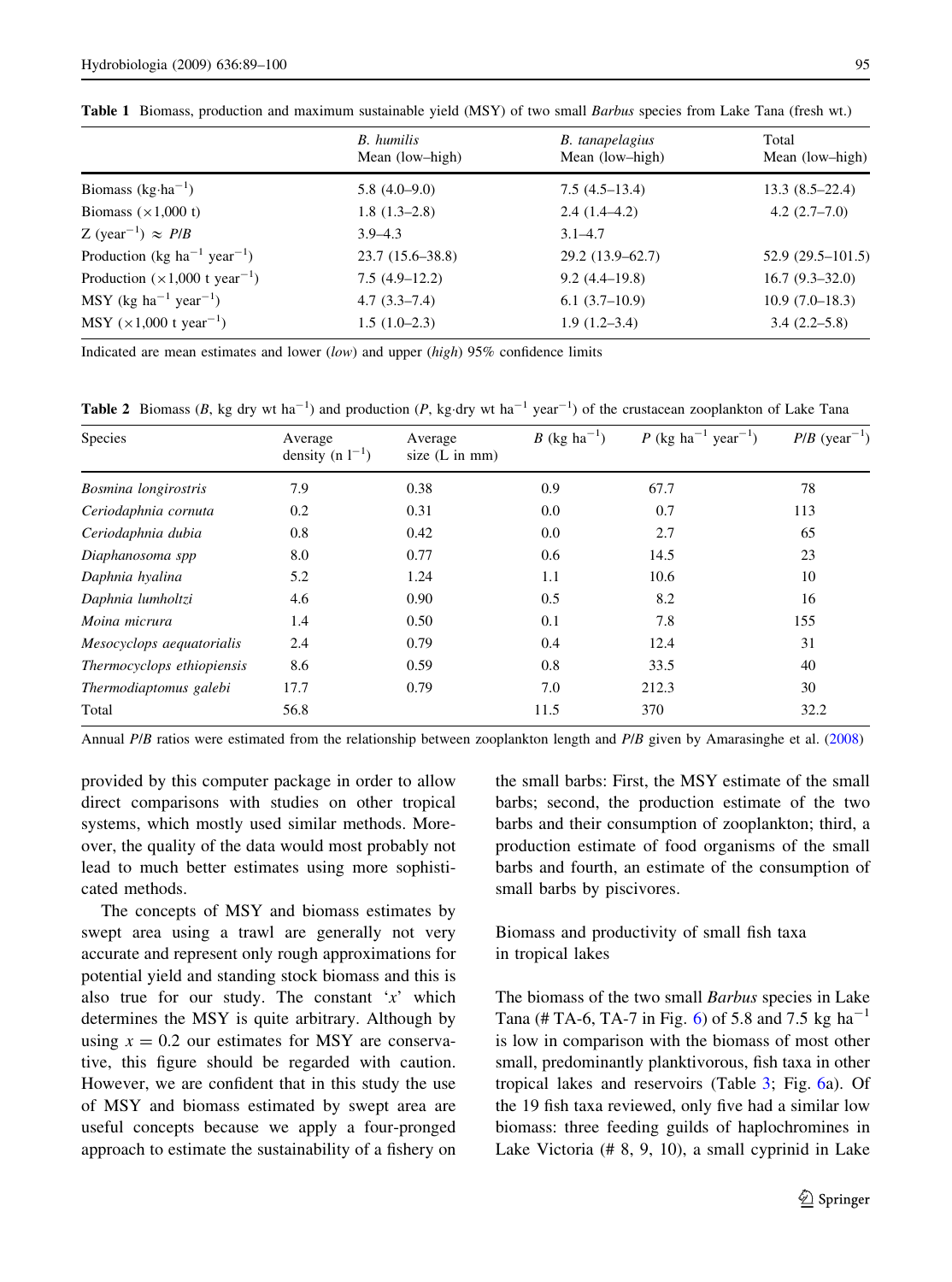<span id="page-7-0"></span>

Fig. 6 Overview of a biomass, **b** annual P/B ratios, and **c** yield of small planktivorous fish taxa of 17 tropical lakes and reservoirs varying in trophic status (oligotrophic/mesotrophic, eutrophic). For each lake only the taxon with the highest yield is given; the estimated maximum sustainable yield for the two barbs of Lake Tana is given for comparison. Fish taxa of each lake/reservoir are indicated by a reference number. For names of fish taxa, names of reservoirs and lakes and authorities see Table [3](#page-8-0). Barbs of Lake Tana are indicated by TA

Malawi (# 12), and the Indian glassfish in Lake Veli in S. India (# 27). The highest biomass observed (approximately 800 kg  $ha^{-1}$ ) was a phytoplanktivorous cyprinid in the eutrophic reservoir Tissawewa in Sri Lanka (# 21). For all other fish taxa ( $n = 13$ ) biomass values ranged between 40 and 300 kg  $ha^{-1}$ . Within this range, trophic state seemed to have no effect on the biomass of the fish taxa (Fig. 6a).

Productivity (annual P/B ratio) of small fish taxa  $(n = 20)$  varied from 1.4 for the Indian glassfish in the S. Indian Lake Veli (#27) to 6.0 for the clupeid Limnothrissa miodon in Kariba reservoir (# 17) (Table [3](#page-8-0); Fig. 6b). The estimated P/B ratios of the small *Barbus* species from Lake Tana (#TA-6, TA-7) of 3.1–4.7 fall within the range of values of other small cyprinids (# 12, 21, 22, 23 and 24) and are relatively high in comparison with most other cyprinid taxa. Most often the clupeids (# 1, 2, 3, 16, 17 19, 20, 28) and the characid Alestes spp. (# 4) have a higher productivity than the cyprinid taxa. Hence, productivity seems to depend predominantly on the taxonomic position of the fish and less on the trophic status of the waterbody the fish inhabits.

## Limiting factors for the Barbus production in lake Tana

Since several oligotrophic/mesotrophic lakes are able to support much higher biomass stocks of small fish taxa than Lake Tana (Fig. 6a), it seems plausible that Barbus stocks in Lake Tana are either bottom-up limited by their resources or top-down limited by predation. At first glance it seems unlikely that the Barbus spp. are limited by the zooplankton production because only about 29% of the zooplankton production is consumed by them. Apart from the two Barbus spp. only juvenile labeobarbs of all species, and adult Labeobarbus brevicephalus, are zooplanktivores (Nagelkerke & Sibbing, [2000\)](#page-11-0). The latter species represents approximately one-third of the Labeobarbus stock in the lake (Palstra et al., [2004\)](#page-11-0) and consumes only about 1% of the zooplankton production annually.

This poor zooplankton utilisation can be caused by morphological restrictions of the zooplanktivore, or because of characteristic of the zooplankton individuals (e.g. small size, escape behaviour). The size of the zooplankton in Lake Tana is relatively large for a tropical lake, which is favourable for small zooplanktivores (Ariyaratne et al., [2008\)](#page-10-0). The main reason for the poor zooplankton utilisation would then not be size, but probably the escape behaviour of especially the calanoid copepods (Thermodiaptomus galebi). Calanoid copepods represent on average 57% of the total zooplankton production in Lake Tana (Table [2](#page-6-0)), but in the barb's diets they only represent 2.7 and 9.6% of the zooplankton for B. tanapelagius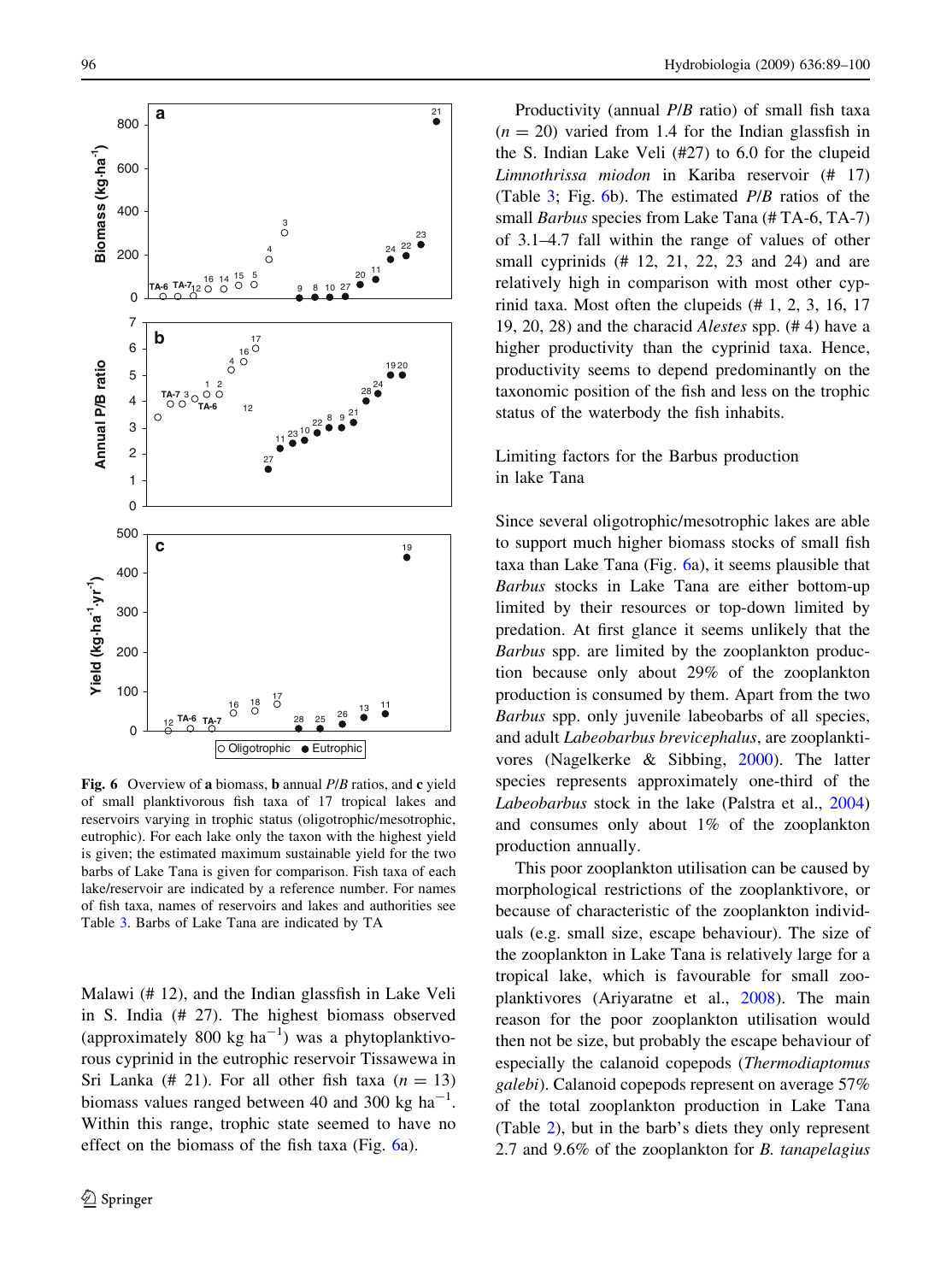| #  | Water body             | Taxon                        | References                             |  |  |  |
|----|------------------------|------------------------------|----------------------------------------|--|--|--|
| 1  | L. Tanganyika          | Limnothrissa miodon          | Pearce (1988)                          |  |  |  |
| 2  |                        | Stolothrissa tanganicae      | Roest (1978)                           |  |  |  |
| 3  |                        | Clupeids                     | Marshall (1995), Sarvala et al. (1999) |  |  |  |
| 4  | L. Turkana             | Alestes spp.                 | Kolding (1993)                         |  |  |  |
| 5  | L. Kivu                | Clupeids                     | Marshall (1995)                        |  |  |  |
| 6  | L. Tana                | <b>Barbus</b> humilis        | This study                             |  |  |  |
| 7  |                        | Barbus tanapelagius          | This study                             |  |  |  |
| 8  | L. Victoria            | Benthivorous haplochromines  | Moreau (1995)                          |  |  |  |
| 9  |                        | Planktivorous haplochromines | Moreau (1995)                          |  |  |  |
| 10 |                        | Predatory haplochromines     | Moreau (1995)                          |  |  |  |
| 11 |                        | Rastrineobola argentea       | Moreau (1995), Pitcher et al. (1996)   |  |  |  |
| 12 | L. Malawi              | Engraulicypris sardella      | Degnbol (1993)                         |  |  |  |
| 13 | L. Chilwa              | Barbus paludinosus           | Furse et al. (1979)                    |  |  |  |
| 14 | Cahora Bassa reservoir | Clupeids                     | Marshall (1995)                        |  |  |  |
| 15 | Kariba reservoir       | Clupeids                     | Marshall (1995)                        |  |  |  |
| 16 |                        | Limnothrissa miodon          | Moreau et al. (1997)                   |  |  |  |
| 17 |                        | Limnothrissa miodon          | Marshall (1995), Machena et al. (1993) |  |  |  |
| 18 | Nam Ngum Reservoir     | Clupeichthys aesarnensis     | Mattson et al. $(2001)$                |  |  |  |
| 19 | L. Taal                | Sardinella tawilis           | <b>Baluyut</b> (1999)                  |  |  |  |
| 20 | Parakrama Samudra Res. | Ehirava fluviatilis          | <b>Duncan</b> (1999)                   |  |  |  |
| 21 | Tissawewa reservoir    | Amblypharyngodon melettinus  | Pet et al. (1996)                      |  |  |  |
| 22 |                        | Barbus chola                 | Pet et al. (1996)                      |  |  |  |
| 23 |                        | <b>Barbus</b> dorsalis       | Pet et al. (1996)                      |  |  |  |
| 24 |                        | Rasbora daniconius           | Pet et al. (1996)                      |  |  |  |
| 25 | Sirikit reservoir      | Clupeichthys aesarnensis     | EGAT (1991)                            |  |  |  |
| 26 | Sirindhorn reservoir   | Clupeichthys aesarnensis     | EGAT (1991)                            |  |  |  |
| 27 | L. Veli                | Chanda ranga                 | Aravindan (1993)                       |  |  |  |
| 28 | Ubolratana reservoir   | Clupeichthys aesarnensis     | Chookajorn et al. (1994)               |  |  |  |

<span id="page-8-0"></span>Table 3 Overview of small predominantly planktivorous fish taxa of 17 tropical lakes and reservoirs in Africa and Asia of which biomass, yield, and/or productivity (P/B) are known

See also Fig. [6](#page-7-0)

and B. humilis, respectively (Dejen et al., [2006a](#page-10-0)). Catching calanoids is challenging for small planktivorous fish since these copepods are fast swimmers and therefore have better chances to escape predation than cyclopoid copepods and cladocerans (Drenner & McComas, [1984](#page-10-0)). Apparently, both *Barbus* spp. are not well suited to prey on these fast-moving zooplankton species, in contrast to many freshwater clupeids that successfully feed on calanoid copepods (Ariyaratne et al., [2008](#page-10-0)). An evolutionary reason for this might be that the planktivory of the small Barbus species is a relatively novel evolutionary development, since they originate from riverine ancestors, which were not specialised zooplanktivores. In contrast, freshwater clupeids have ancestors of marine origin, which probably already were specialised zooplanktivores (Ariyaratne et al., [2008\)](#page-10-0). This means that the food available for the small barbs is predominantly limited to cladocerans and cyclopoid copepods, amounting to 43% of the zooplankton production and resulting in a potential production of zooplanktivorous fish of 79 kg  $ha^{-1}$  year<sup>-1</sup>. This number is much closer to the estimated 52.9 kg ha<sup> $-1$ </sup> year<sup>-[1](#page-6-0)</sup> (Table 1), than the 185 kg ha<sup>-1</sup> year<sup>-1</sup> of potential zooplanktivore production when calanoids are included in the equation. The densities of cladocerans and cyclopoid copepods showed large fluctuations during the year (Dejen et al., [2004\)](#page-10-0). It is therefore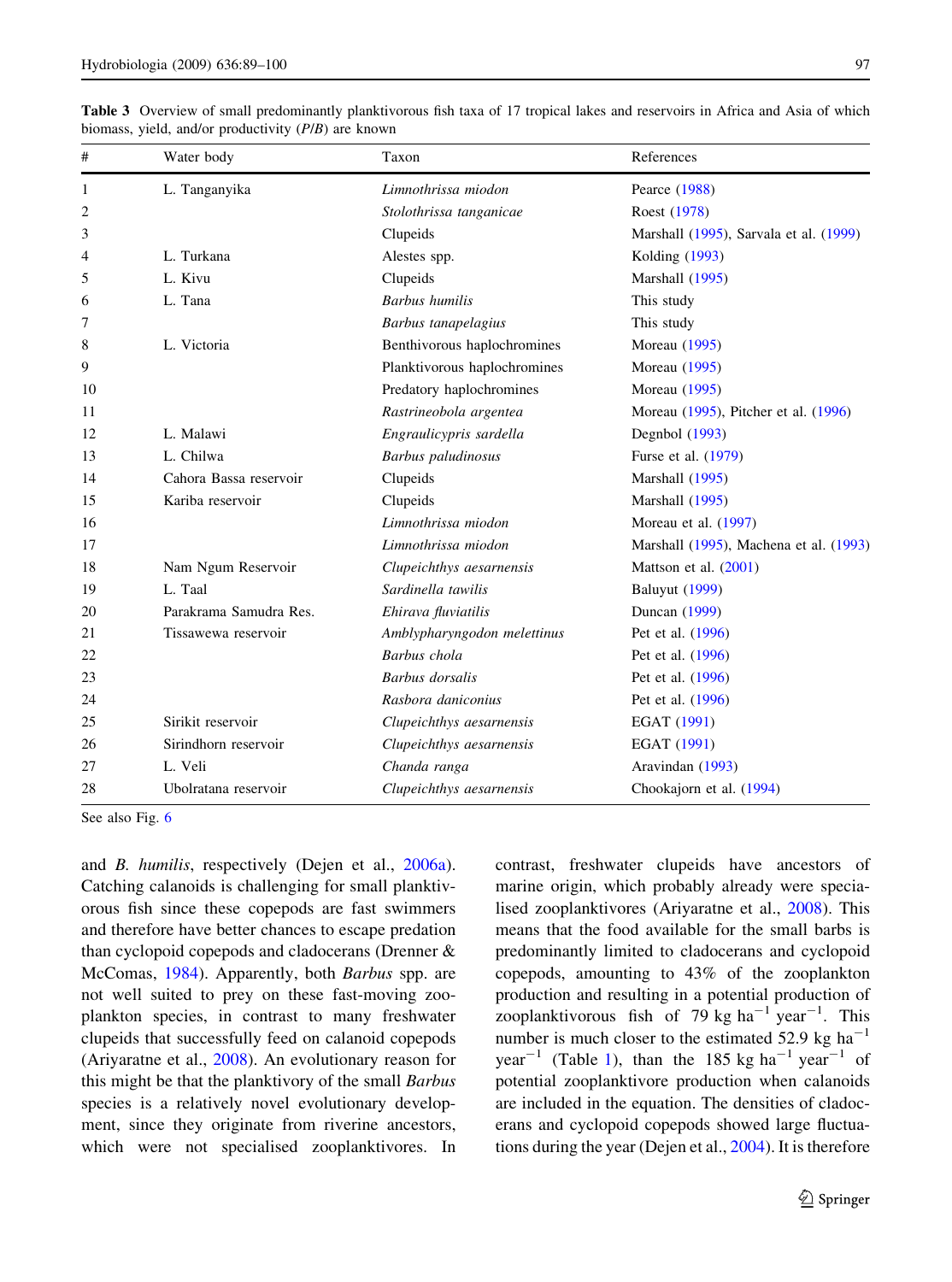likely that food was limiting growth and production of the two Barbus spp. during relatively short periods when cyclopoid copepod and cladoceran densities were low.

Annually the piscivorous labeobarbs consume about 29 kg fresh wt  $ha^{-1}$  of small barbs, which corresponds to 56% of the small barb production. This seems a low predation pressure, but there are also other predators of the small Barbus species in the lake, such as the common C. gariepinus and an array of bird species, such as terns (Chlidonias spp.), gulls (mainly Larus spp.), African darter (Anhinga rufa), long-tailed cormorant (Phalacrocorax africanus) and several heron species (mainly *Egretta* spp.; Nagelkerke, [1997](#page-11-0)). The piscivorous birds will be especially effective during the period of low water levels at the end of the dry season in May–June when water levels are 2.0–2.5 m lower than during the rainy season (Wondie et al., [2007\)](#page-11-0). This could lead to increased mortality during the dry season. It therefore seems likely that at certain times in the year *Barbus* production was limited by either the availability of cladocerans and cyclopoid copepods, or by increased predation by birds.

#### Fisheries management aspects

We compared the estimated MSY of the small barbs of Lake Tana (TA) with 10 fisheries on small fish taxa from other tropical lakes and reservoirs (Table [3](#page-8-0); Fig. [6c](#page-7-0)). The highest recorded yield was for a clupeid species (Sardinella tawilis) in a eutrophic crater lake in Philippines (# 19), all other values were much lower, ranging between 0.1 and 68 kg fresh wt ha<sup>-1</sup> year<sup>-1</sup>. The small cyprinid Rastrineobola argentea from eutrophic L. Victoria (# 11) showed similar yields as clupeids from oligotrophic/mesotrophic lakes in Africa and Asia (# 16, 17, 18) and was much higher than the predicted yield of the two small barbs from the oligotrophic/ mesotrophic Lake Tana. The predicted yield for the two small barbs of Lake Tana falls within the same range as the realised yields of the small cyprinid Engraulicypris sardella in oligotrophic L. Malawi (# 12) and of the small clupeid Clupeichthys aesarnensis in three Thai reservoirs (# 25, 26, 28). This suggests that also in Lake Tana such a fishery on small barbs could be feasible if the existing fisheries,

which focuses on Nile tilapia, African catfish and labeobarbs (de Graaf et al., [2006\)](#page-10-0), are not endangered.

Conservation of the existing fisheries resources is the primary concern for managers of the Lake Tana fishery (Zikre Hig, [2003\)](#page-11-0). One of the major problems at the moment is over-exploitation of the large Labeobarbus species (de Graaf et al., [2006\)](#page-10-0). The exploitation of small cyprinids, low in the food web might alleviate this problem, although care should be taken not to over-exploit the food base of the piscivorous species of Lake Tana. In order to evaluate the viability of a fishery on the small Barbus species a first estimate of the MSY is important. We estimated for the whole of Lake Tana an MSY of 1,000–2,300 t fresh wt year<sup>-1</sup> for *B. humilis*, and 1,200-3,400 t fresh wt year<sup>-1</sup> for *B*. tanapelagius.

Since the biomass of small barbs is relatively high in the sublittoral (mean 28.6 kg fresh wt  $ha^{-1}$ ), which is easily accessible for artisanal fishermen in unmotorised boats, a marginal fishery on small barbs may be possible here. The sub-littoral accounts for 20% of the lake surface, resulting in an estimated MSY of both species of about 1,800 t fresh wt year<sup> $-1$ </sup>. Despite the biological potential for a subsidiary fishery for small barbs in the sub-littoral zone in Lake Tana, we advise to be cautious in promoting this fishery, because the sub-littoral area is also the main habitat of juvenile Labeobarbus species (Dejen et al., [2006a](#page-10-0)), and because the small barb species form the main food base for the piscivorous Labeobarbus species. We therefore recommend first an experimental fishery under strict control of fisheries managers of the Amhara Region Agricultural Research Institute (ARARI) in close cooperation with the Bureau of Agriculture and Rural Development (BoARD) and evaluation of these results before a decision is made on granting permission for a fishery on small barbs in Lake Tana.

Acknowledgements The authors would like to thank the Ethiopian Agricultural Research Organization (EARO) and the Amhara Region Agricultural Research Institute (ARARI) for facilitating the current small barbs project. The support obtained from fishermen and laboratory assistants in the Bahir Dar area is highly appreciated. Our thanks are also due to Jan Osse, Wim van Densen, Marcel Machiels, Upali Amarasinghe and three anonymous reviewers for their valuable comments. The study was funded by the Netherlands Foundation for the Advancement of Tropical Research, NWO-WOTRO project WB 84-480, by the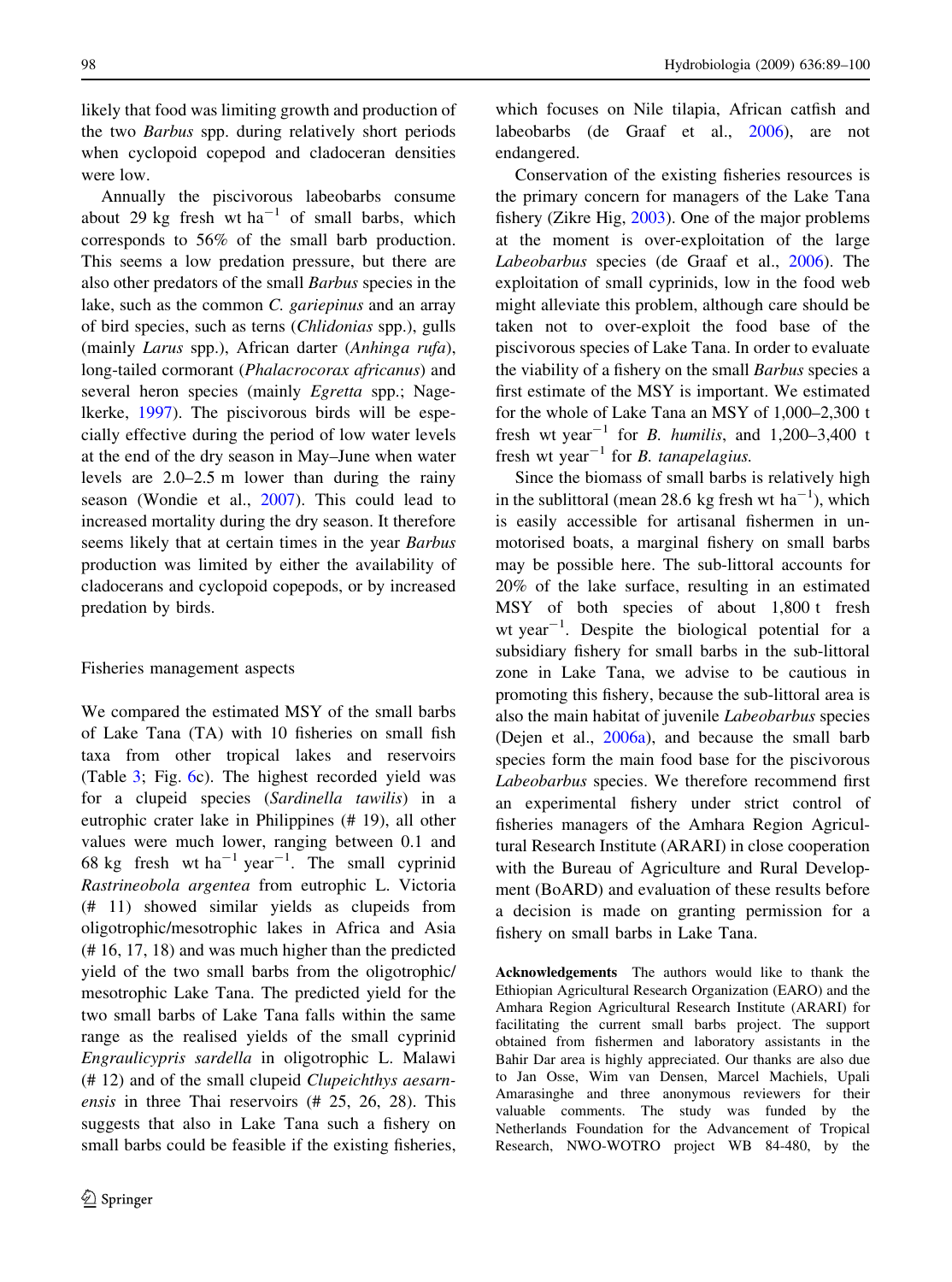<span id="page-10-0"></span>Interchurch Foundation Ethiopia-Eritrea (Urk), the Schure-Beijerinck-Popping Foundation and the International Foundation for Science (Grant No. A/3056-1). Publication No. 3997 of the Netherlands Institute of Ecology (NIOO-KNAW).

Open Access This article is distributed under the terms of the Creative Commons Attribution Noncommercial License which permits any noncommercial use, distribution, and reproduction in any medium, provided the original author(s) and source are credited.

## References

- Allen, K. F., 1971. Relation between production and biomass. Journal of Fisheries Research Board of Canada 20: 1573– 1581.
- Amarasinghe, U. S., 2002. The fishery and population dynamics of Oreochromis mossambicus and Oreochromis niloticus (Osteichthyes, Cichlidae) in a shallow irrigation reservoir in Sri Lanka. Asian Fisheries Science 15: 7–20.
- Amarasinghe, U. S. & S. S. De Silva, 1992. Population dynamics of Oreochromis mossambicus and O. niloticus (Cichlidae) in two reservoirs in Sri Lanka. Asian Fisheries Science 5: 37–61.
- Amarasinghe, P. B., J. Vijverberg & M. Boersma, 1997. Production biology of copepods and cladocerans in three south-east Sri Lankan low-land reservoirs and its comparison to other tropical freshwater bodies. Hydrobiologia 350: 145–162.
- Amarasinghe, P. B., M. G. Ariyaratne, T. Chitapalapong & J. Vijverberg, 2008. Production, biomass and productivity of copepods and cladocerans in south-east Asian water bodies and the carrying capacity for zooplanktivorous fish. In Schiemer, F., D. Simon, U. S. Amarasinghe & J. Moreau (eds), Aquatic Ecosystems and Development: Comparative Asian Perspectives. Margraf and Backhuys Publishers, Germany, The Netherlands: 173–194.
- Aravindan, C. M., 1993. Preliminary trophic model of Veli Lake, southern India. In Christensen, V. & D. Pauly (eds), Trophic Models of Aquatic Ecosystems. ICLARM Conference Proceedings 26: 87–89.
- Ariyaratne, M. G., P. B. Amarasinghe, N. C. Lopez, M. Kakkaeo & J. Vijverberg, 2008. Selective feeding of small zooplanktivorous pelagic fish species in South-east Asian reservoirs (Sri Lanka, Thailand) and Lake Taal (Philippines). In Schiemer, F., D. Simon, U. S. Amarasinghe & J. Moreau (eds), Aquatic Ecosystems and Development: Comparative Asian Perspectives. Margraf and Backhuys Publishers, Germany, The Netherlands: 235–248.
- Baluyut, E. A., 1999. Introduction and fish stocking in lakes and reservoirs in Southeast Asia: a review. In van Densen, W. L. T. & M. J. Morris (eds), Fish and Fisheries of Lakes and Reservoirs in Southeast Asia and Africa. Westbury Publishing, Otley, England: 117–141.
- Beddington, J. R. & J. G. Cooke, 1983. On the Potential Yield of Fish Stocks. FAO Fish. Technical Paper 242.
- Chookajorn, T., Y. Leenanond, J. Moreau & B. Sricharoendam, 1994. Evolution of trophic relationships in Ubolratana reservoir (Thailand) as described using a multispecies trophic model. Asian Fisheries Science 7: 201–213.
- de Angelis, D. L., 1992. Dynamics of Nutrient Cycling and Food Webs. Chapman and Hall, London.
- Degnbol, P., 1993. The pelagic zone of central Lake Malawi a trophic box model. In Christensen, V. & D. Pauly (eds), Trophic Models of Aquatic Ecosystems. ICLARM Conference Proceedings 26: 110–115.
- de Graaf, M., E. Dejen, J. W. M. Osse & F. A. Sibbing, 2003. Ecological differentiation among the eight piscivores within the *Barbus* species flock (Pisces; Cyprinidae) of Lake Tana (Ethiopia). In de Graaf, M., Lake Tana's Piscivorous Barbus (Cyprinidae, Ethiopia): Ecology, Evolution, Exploitation. PhD Thesis, Wageningen University, Wageningen, The Netherlands: 51–82.
- de Graaf, M., P. A. M. van Zwieten, M. A. M. Machiels, E. Lemma, T. Wudneh, E. Dejen & F. A. Sibbing, 2006. Vulnerability to a small-scale commercial fishery of Lake Tana's (Ethiopia) endemic Labeobarbus compared with African catfish and Nile tilapia: an example of recruitment-overfishing? Fisheries Research 82: 304–318.
- de Graaf, M., E. Dejen, J. W. M. Osse & F. A. Sibbing, 2008. Adaptive radiation of lake Tana's (Ethiopia) Labeobarbus species flock (Pisces, Cyprinidae). Marine and Freshwater Research 59: 391–407.
- Dejen, E., J. Vijverberg, L. A. J. Nagelkerke & F. A. Sibbing, 2004. Temporal and spatial distribution of microcrustacean zooplankton in relation to turbidity and other environmental factors in a large tropical lake (L. Tana, Ethiopia). Hydrobiologia 513: 39–49.
- Dejen, E., J. Vijverberg, M. de Graaf & F. A. Sibbing, 2006a. Predicting and testing resource partitioning in a tropical fish assemblage of zooplanktivorous barbs: an ecomorphological approach. Journal of Fish Biology 69: 1356– 1378.
- Dejen, E., J. Vijverberg & F. A. Sibbing, 2006b. Spatial and temporal variation of cestode infection and its effects on two small barbs (Barbus humilis and B. tanapelagius) in Lake Tana, Ethiopia. Hydrobiologia 556: 109–117.
- Drenner, R. W. & S. R. McComas, 1984. The role of zooplankter escape ability and fish size selectivity in the selective feeding and impact of planktivorous fish. In Taub, F. B. (ed.), Lakes and Reservoirs: Ecosystems of the World. Elsevier, Amsterdam: 587–593.
- Duncan, A., 1999. Pelagic fish and fisheries in Asian and African lakes and reservoirs. In van Densen, W. L. T. & M. J. Morris (eds), Fish and Fisheries of Lakes and Reservoirs in Southeast Asia and Africa. Westbury Publishing, Otley, England: 347–382.
- EGAT, 1991. Fisheries Statistical Report of EGAT Reservoirs, for Fiscal Year 1990 (in Thai). Chemical and Analysis Department, Electricity Generating Authority of Thailand, Bangkok, Thailand.
- Fournier, D. A., J. Hampton & J. R. Sibert, 1998. MULTIFAN-CL: a length-based, age-structured model for fisheries stock assessment, with application to South Pacific albacore, Thunnus alalunga. Canadian Journal of Fisheries and Aquatic Science 55: 2105–2116.